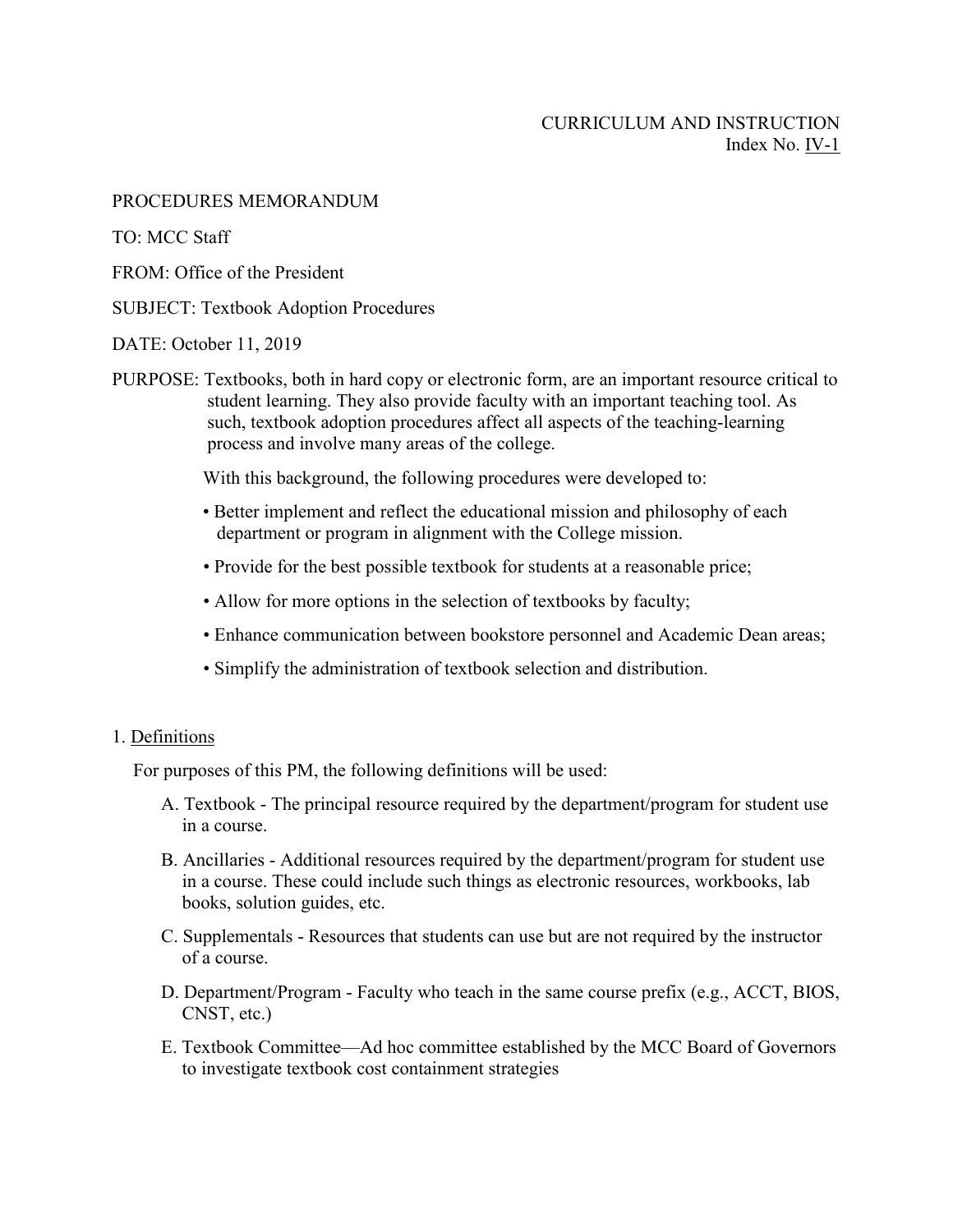## 2. Common Course Outline

- A. The textbook selection process should begin with the development, adoption, and use of a common course outline. This outline must follow the prescribed format and include all the components designated by the College. There should be one outline per course for College-wide use.
- B. The adoption process developed for the course outline should include all full-time faculty for the course. It is the responsibility of the department to decide how adjunct faculty should be involved in this process.
- C. Once a common course outline has been adopted and placed on file in the offices of the appropriate Dean and the Vice President for Academic Affairs, it shall be the responsibility of the appropriate Dean and the department/program faculty to monitor the instructional process in order to ensure that the common course outline is basic to the instruction provided by each instructor (full and adjunct) assigned to the course.

# 3. Suggested Criteria for Selection

Individual departments/programs, in consultation with their Academic Dean, will set/define their policy for selecting learning resource materials for their courses. In this process, the following may be considered but not limited to:

- A. The selection process must reflect the college's mission; departmental/program philosophy, goals, and objectives as stated in the course outline; the nature of the discipline; faculty teaching needs; adjunct use of books/ancillaries; cost of books and materials to students (see section 4); copyright dates; and revision cycles.
- B. All adopted textbooks and course materials must be accessible to all MCC students in compliance with the Americans with Disabilities Act (ADA).
- C. Departments/programs will select one standard textbook per course. Procedures for selecting other texts or a "no textbook" option are listed in section 5 below.
- D. The department/program must also develop criteria for the use of course ancillaries as defined above.
- E. Departments/programs with courses that are offered as a sequence over more than one quarter (e.g., Calculus I, II, and III; Accounting I and II, etc.) should make every effort to adopt a book that can be used for the entire sequence.
- F. Criteria for the selection of textbooks and ancillaries must be collectively adopted by the faculty in the department/program based upon the principle of consensus.
- G. It is the responsibility of the department/program to decide how adjunct faculty should be involved in their textbook selection process.
- H. When adopting textbooks for usage in concurrent enrollment courses, departments/programs should strongly consider high school textbook usage, given school districts often provide textbooks to their students free of charge and may have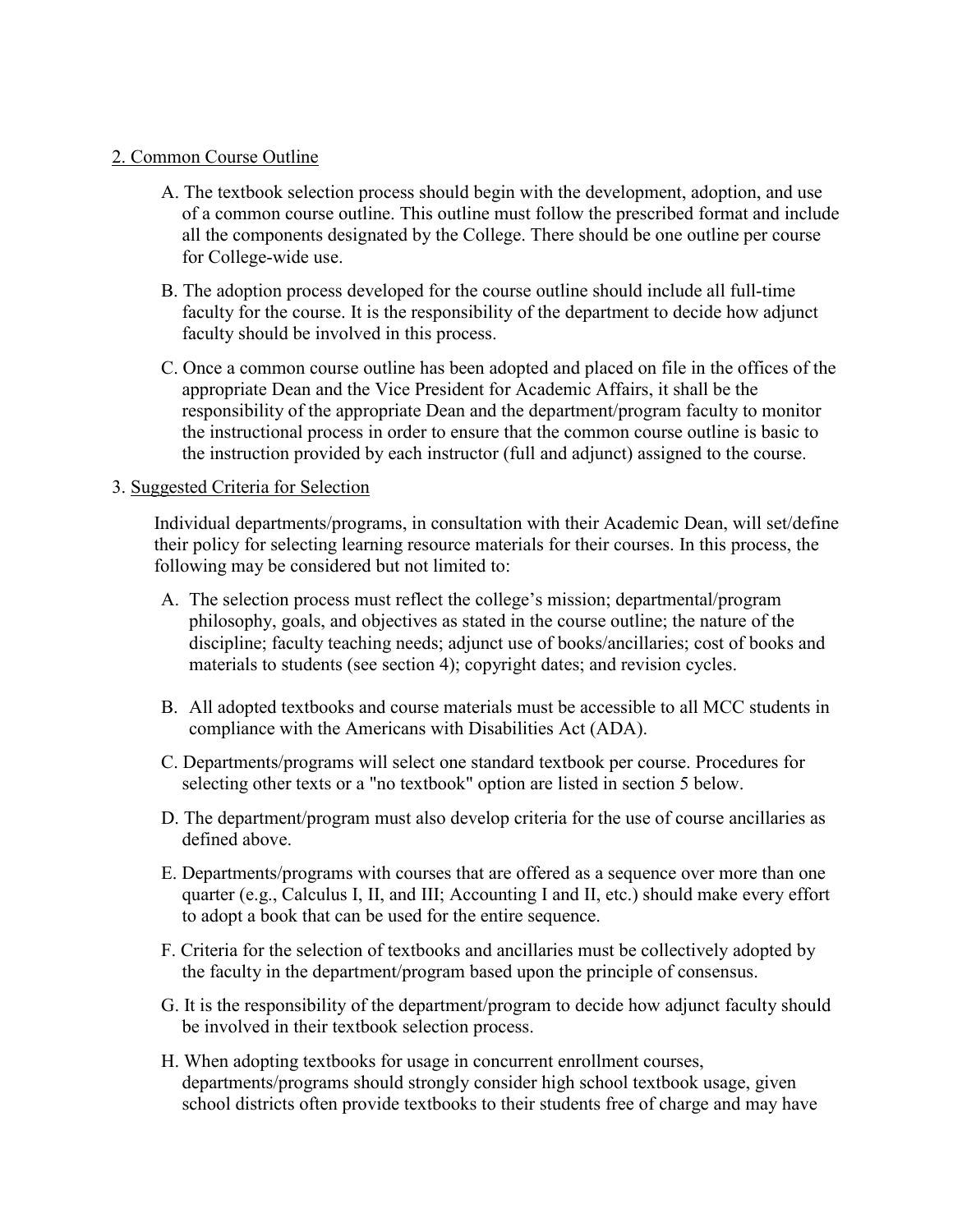different adoption criteria and timetables. Alternate textbooks may be allowed and must be approved by an MCC academic representative. Alternative textbooks must meet or exceed the level of the approved MCC textbook.

- I. All criteria must be forwarded to the office of the appropriate Academic Dean.
- J. The department/program will communicate its selection(s) to the office of the appropriate Dean.
- K. The Vice President for Academic Affairs will develop a timeline for the textbook selection and adoption process.
- L. Criteria must be reviewed and/or updated on a regular basis or as needed.
- M. The Ad hoc Textbook committee will meet on an as-needed basis to review textbook adoption practices and procedures College-wide.
- 4. Cost Considerations
	- A. A faculty member(s) or any other employee(s) in charge of selecting or adopting course materials shall, prior to selection or adoption of any course material, make a request for the following written information from the publisher of the course materials:
		- 1) A listing of relevant course materials offered by the publisher and whether each of the course materials are offered in bundled package or sold separately;
		- 2) The suggested retail price, the estimated whole sale price or the price that the publisher makes available to the public for the course materials. The publisher may include the time period during which the pricing is available.
		- 3) The copyright dates of the previous edition if the copyright date do not appear in the courses materials.
		- 4) A summary of the substantive content differences between the current edition of the course materials and the immediate previous edition.
	- B. A faculty member(s) or any other employee(s) in charge of selecting or adopting course materials shall also consider the following:
		- 1) Availability of used textbooks
		- 2) The extent to which the textbook and/or course materials will be utilized in the course
		- 3) The availability of textbooks and course materials in digital vs. paper form and the cost to student
		- 4) The availability of Open Educational Resources and other lower-cost alternatives
	- C. According to MCC's on site textbook vendor, average selling price for textbooks varies by condition as follows:
		- 1) New textbooks are the most expensive option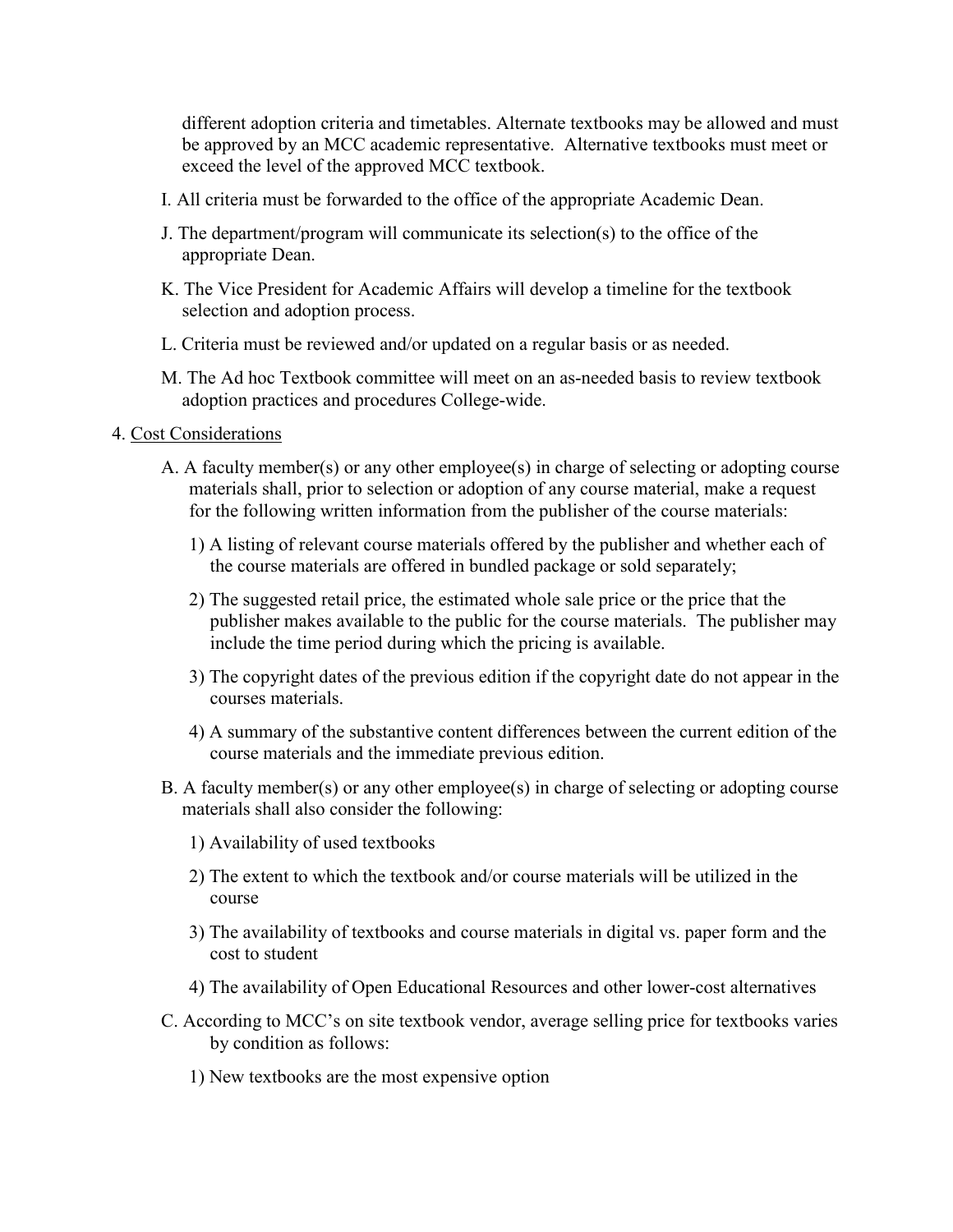- 2) Used textbooks on average are priced 18 percent lower than new textbooks
- 3) New rental textbooks can be rented at a rate 16 percent lower than the price of a new textbook
- 4) Used rental textbooks can be rented at a rate 45 percent lower than the price of a new book, and 33 percent lower than the price of a used textbook
- 5) Digital versions of textbooks, on average, are priced 33 percent lower than new textbooks.

## 5. Use of Multiple Textbooks or No Textbook for a Course

Based upon the needs of the department/program, faculty may select more than one textbook for a course or allow a "no textbook" option for a course or section. This will be a decision of a department/program based upon the consensus of all full-time faculty in the department/program and the appropriate Academic Dean.

If this option is adopted by the department/program, the following criteria should be followed:

- A. All textbooks and ancillaries for a given course must be approved by the department/program faculty and the appropriate Academic Dean based on the criteria established by the department/program.
- B. A "no textbook" option, or use of open-source materials, for a course or section must also be based upon the established criteria.
- C. If more than one textbook is approved and selected for a course, the department/program must designate one textbook as the standard textbook for the course. This standard textbook must appear on the front page of the course outline. All other allowed texts must appear as an addendum to the course outline.
- D. This standard textbook will become the default textbook for a course. Adjunct faculty will use the standard textbook.

### 6. Textbook Selection

A. In order to ensure that books are in the bookstore by the time the quarter starts, textbooks, ancillaries, and supplemental materials must be selected for each course at least three months before the course starts.

For those courses where multiple texts are allowed:

- 1) Faculty must inform the bookstore of their textbook, ancillary, and supplemental choice three months before the course starts. If a "no textbook" option is allowed, the faculty member opting for this must also inform the bookstore.
- 2) If a faculty member does not select a textbook within the required timeframe, the bookstore will assume that he/she will utilize the standard textbook for the course.